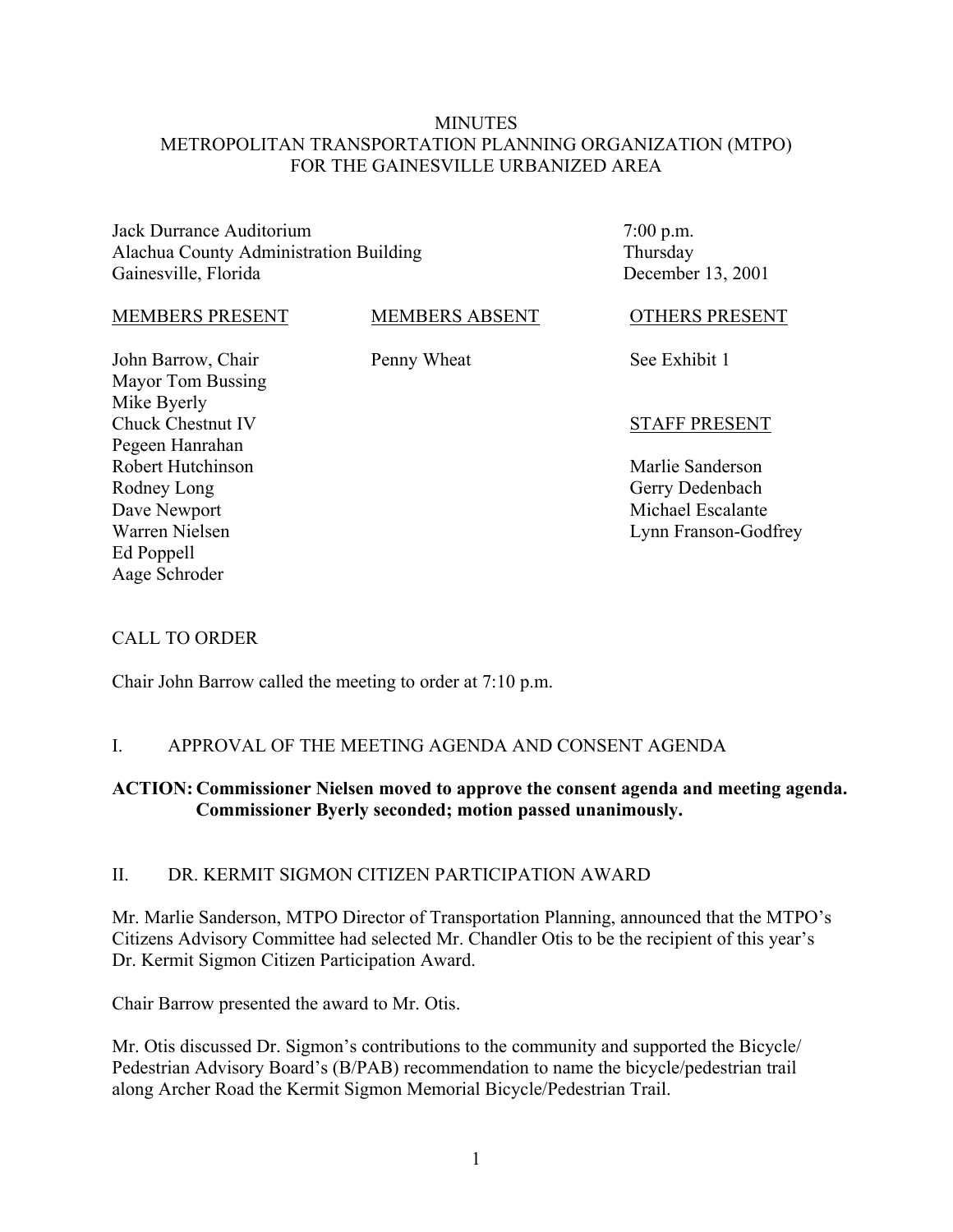# III. CITIZENS ADVISORY COMMITTEE (CAC) VACANT POSITIONS

Mr. Sanderson stated that the MTPO needs to fill five vacant positions on its CAC. He said that the five positions have a term of office through December, 2004.

The following applicants spoke concerning why they wanted to be appointed to this Committee.

John Skelly Roberta Lopez James Foust

Mr. Sanderson conducted a rollcall vote and reported the results.

## **ACTION: Commissioner Newport moved to appoint James Foust, Vanessa Gordon, James Higman, Roberta Lopez and John Skelly to the CAC for terms through December 2004. Commissioner Hanrahan seconded; motion passed unanimously.**

### IV. BICYCLE/PEDESTRIAN ADVISORY BOARD (B/PAB) VACANT POSITIONS

Mr. Sanderson stated that the MTPO needs to fill one vacant positions on its B/PAB. He said that the position has a term of office through December, 2004.

Mr. Sanderson conducted a rollcall vote and reported the results.

# **ACTION: Commissioner Long moved to reappoint Tim Strauser to the B/PAB for a term through December 2004. Commissioner Hutchinson seconded; motion passed unanimously.**

A member of the MTPO thanked all candidates for their interest in serving on the B/PAB and noted that both the City and County will soon be making appointments to the B/PAB.

# V. REVIEW OF CITY OF GAINESVILLE AND ALACHUA COUNTY COMPREHENSIVE PLANS

Mr. Sanderson reported that the Florida Department of Transportation (FDOT) has nominated the City of Gainesville for the 1,000 Friends of Florida's Florida Successful Community Award. He also stated that, at a joint meeting of the Gainesville City Commission and Alachua County Commission on April 20, both the City and County Commission approved motions:

- *1. to have City and County staff work together with University staff, MTPO staff and the staff of other municipalities in Alachua County to review the comprehensive plans of the City, County and other municipalities and the University of Florida Campus Master Plan for compatability with the MTPO's Livable Community Reinvestment Plan; and*
- *2. to report back to the City and County Commissions before final approval of their respective plans.*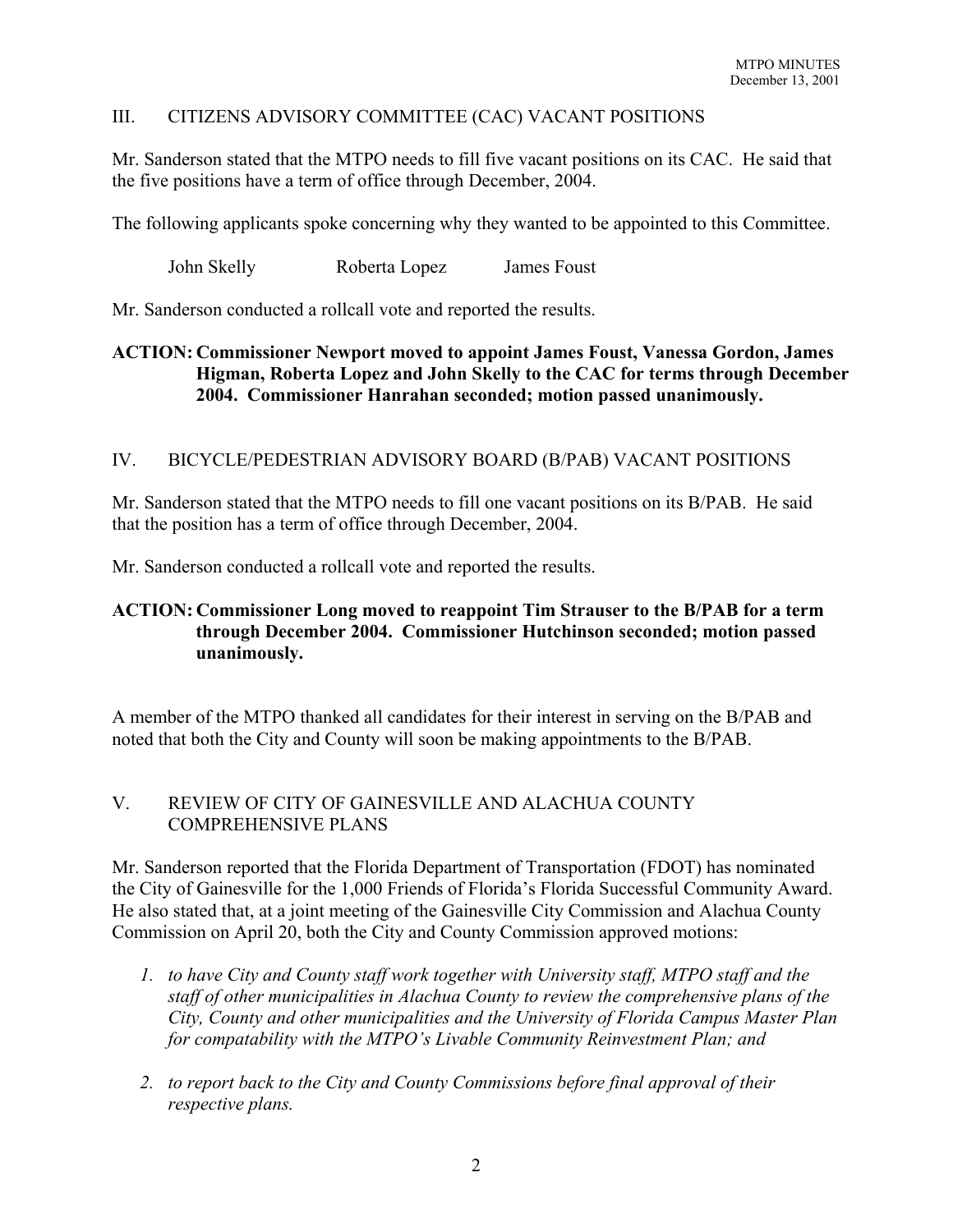He reported that, on October 15, representatives from the City, County, other municipalities in Alachua County and the University of Florida were invited to a meeting to discuss these consistency issues. He said that the following two areas of inconsistency were identified and discussed them as they related to the MTPO's plan and the City of Gainesville and Alachua County Comprehensive plans:

- 1. The first area of inconsistency had to do with that part of the MTPO's vision statement concerning *"connecting a limited number of highly developed mixed use centers."*
- 2. The second area of inconsistency had to do with that part of the MTPO's vision statement to *"provide a high level of premium transit service in a linear Archer Road corridor."*

Mr. Ralph Hilliard, City of Gainesville Community Development Department Planning Manager, discussed the City's transportation concurrency exception area (TCEA) and answered questions.

Ms. Kathleen W. Pagan, Alachua County Department of Growth Management Senior Planner, discussed the County's activity centers and answered questions.

# **ACTION: Commissioner Byerly moved to:**

- **1. request that the Gainesville City Commission and the Alachua County Commission have their respective staff work with MTPO staff and FDOT staff on the following issues:** 
	- **A. continue to work together in a joint planning effort to address consistency issues related to the City of Gainesville and Alachua County Comprehensive Plans and the MTPO's Livable Community Reinvestment Plan;**
	- **B. through the land development code, develop and implement tools, such as multimodal districts, land development regulations and other incentive/ disincentive tools that support the implementation of the Livable Community Reinvestment Plan, particularly the development of a limited number of mixed use centers;**
	- **C. consider designation of TCEAs within the unincorporated areas of Alachua County along the Archer Road corridor (from US 441 west to Tower Road) that includes a specific plan to properly balance mixed-use centers and support multimodal transportation; and**
	- **D. develop recommendations concerning:** 
		- **i. whether the City's TCEA should be revised to provide incentives for growth to occur in a limited number of highly developed mixed use centers;**
		- **ii. how mixed use centers can support multimodal transportation, especially in TCEAs; and**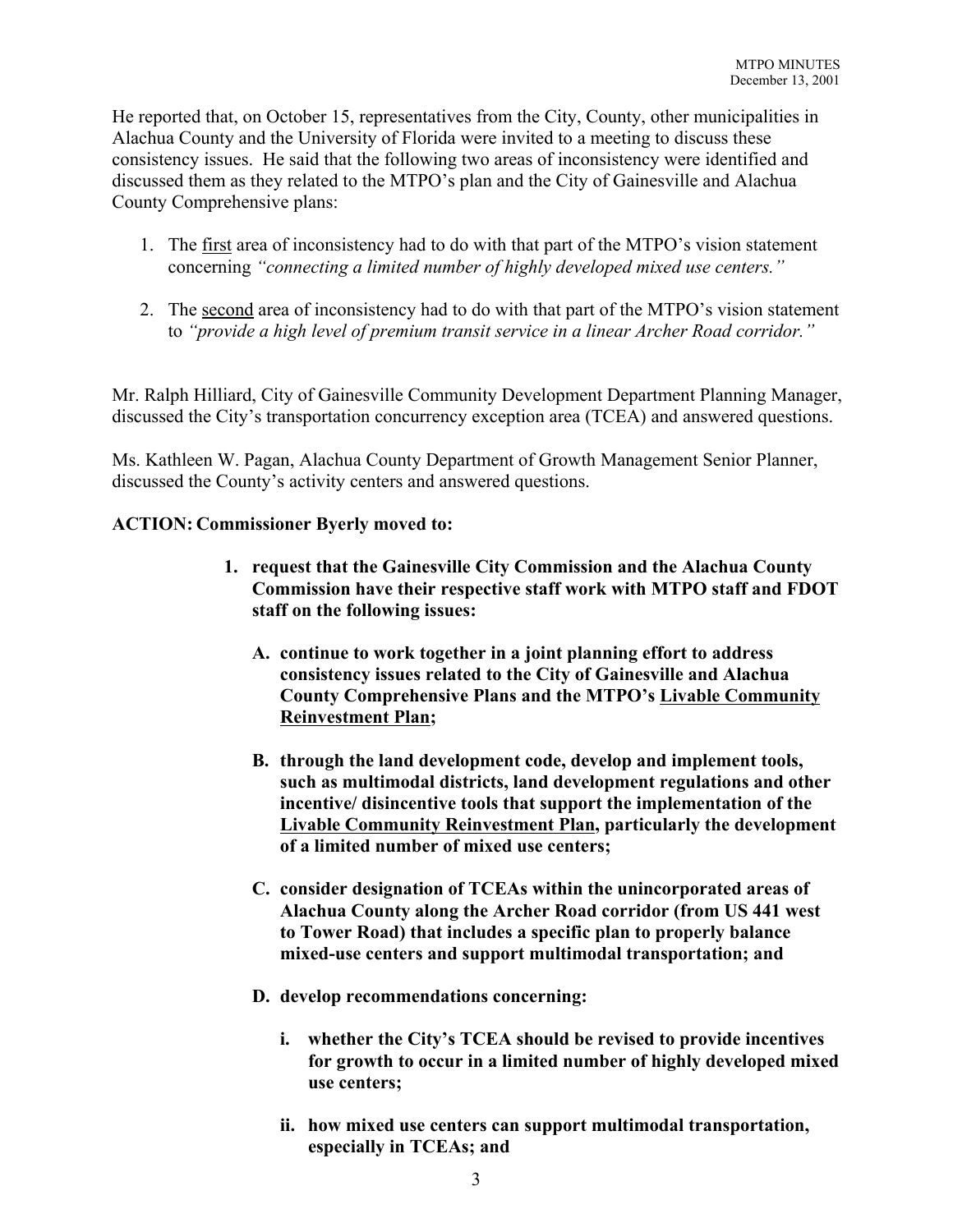- **iii. whether City and County Comprehensive Plans should be revised to include a highly developed mixed use center land use category and designate a limited number of these centers on the land use map and consideration of the appropriate number of activity centers within the unincorporated area of the County; and**
- **2. request that the Alachua County Commission increase the density and intensity of land uses along the length of the Archer Road corridor within the Gainesville Metropolitan Area to make it consistent with the Livable Community Reinvestment Plan.**

### **Commissioner Hanrahan seconded; motion passed unanimously.**

# VI. STATE ROAD (SR) 121 RESURFACING

Mr. Gerry Dedenbach, MTPO Senior Transportation Planner, stated that the MTPO, at its October meeting, discussed the October 3 letter from Mr. Aage Schroder, FDOT District 2 Secretary, which discussed FDOT's willingness to include bikelanes in the SR 121 resurfacing project by reducing the median width by two feet. He said that, since the MTPO expressed some concern about whether the median with the student memorial would be adversely affected, it referred the design plans for the addition of bikelanes on SW 34<sup>th</sup> Street, from Archer Road north to University Avenue, to the MTPO Design Team. He reported that FDOT's plans include provisions against adverse affects on the medians because contractors are required to replace any existing materials damaged with exact replacements.

Mr. Jay Nordqvist, B/PAB member, discussed the B/PAB's recommendations that FDOT pursue research funding to fund the bikelane coloring and research safety concerns of the SR 121 project that includes on and off-road bicycle counts and bicycle accident information for both the pre- and post-construction phases so that appropriate consideration of cost effectiveness can be determined.

Ms. Doreen Joyner-Howard, FDOT District 2 Transportation Planner, discussed the possibility of experimental funding availability for painting the bikelanes and answered questions.

# **ACTION: Commissioner Hutchinson moved to:**

- **1. approve FDOT's SR 121 revised cross-section with bikelanes;**
- **2. request that FDOT:**
	- **A. consider adding the MTPO-approved color to the bikelanes; and**
	- **B. send a request for permission to experiment letter to the Federal Highway Administration (FHWA) to add the MTPO-approved color to the bikelanes;**
- **3. perform one bicycle count within the corridor upon completion of the project to compare with the most recent count in the MTPO's Bicycle Usage Trend Report; and**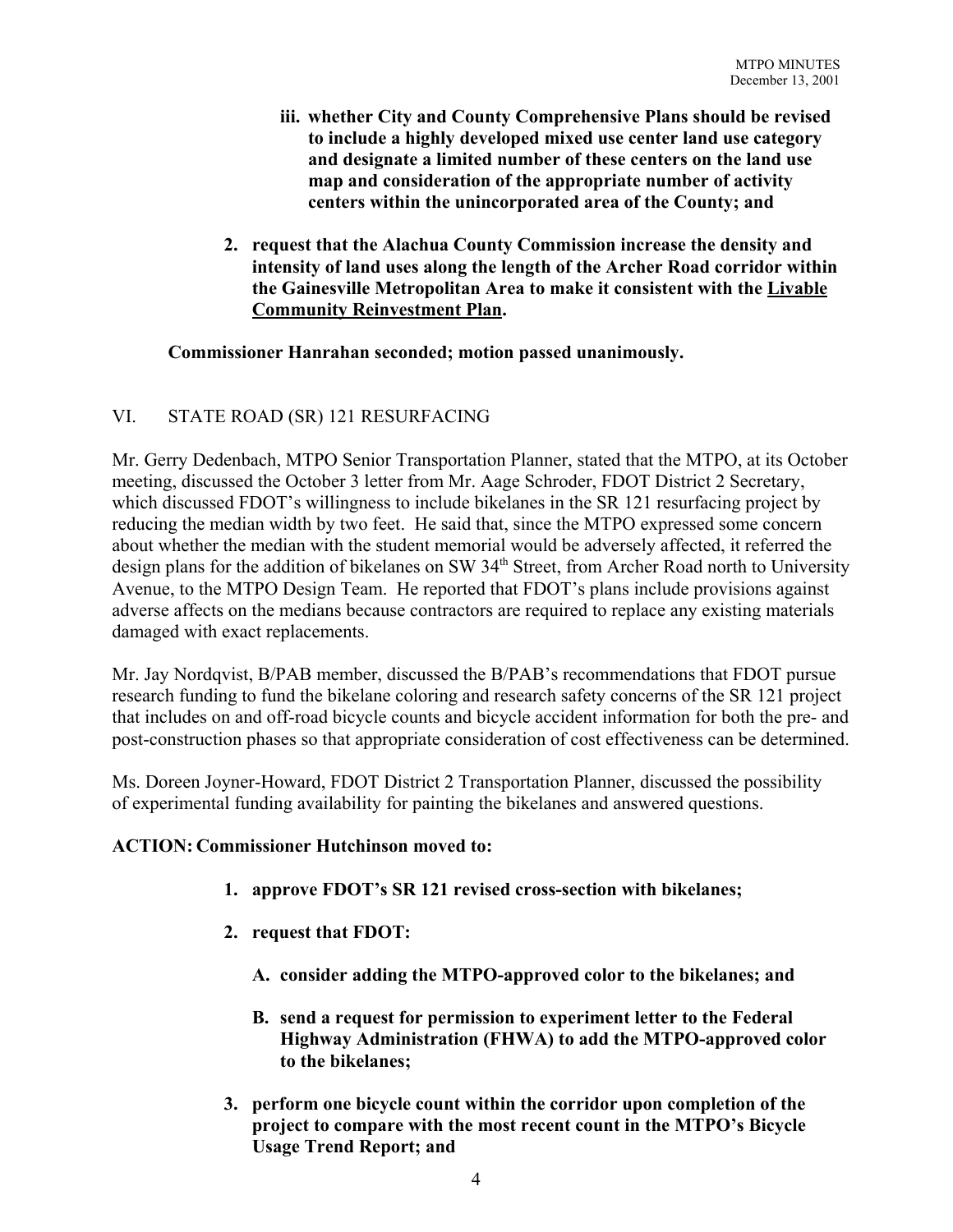## **4. provide pre- and post-construction bicycle crash data.**

### **Commissioner Hanrahan seconded; motion passed unainmously.**

### VII. UNIVERSITY AVENUE / MAIN STREET COMMUNITY WORKSHOP

Mr. Sanderson stated that several members of the MTPO requested an agenda item, for the December MTPO meeting, concerning the need for a community workshop regarding lane reductions on University Avenue and Main Street. He said that the purpose of this workshop would be to give the public an opportunity to receive information about these proposed projects and ask questions. He noted that the MTPO Chair has also discussed the possibility of a field trip to visit other Florida cities that have reduced four-lane roads to two-lanes.

### **ACTION: Commission Byerly moved to send MTPO staff on a field to collect information from other Florida cities that have reduced four-lane roads to two-lanes and to visit as many cities as staff determines is necessary. Commissioner Hutchinson seconded; motion passed unanimously.**

### VIII. ELECTION OF MTPO OFFICERS

Mr. Sanderson stated that the MTPO needed to elect a Chair, Vice-Chair and Secretary/Treasurer for the coming year. He identified the current officers and noted that the MTPO Chair traditionally alternates between the City Commission and County Commission.

# **ACTION: Commissioner Hanrahan moved to appoint Commissioner Hutchinson as the MTPO Chair. Commissioner Nielsen seconded; motion passed unanimously.**

Chair Barrow passed the gavel to Commissioner Hutchinson. Chair Hutchinson presented Commissioner Barrow a plaque in recognition of his service as MTPO Chair.

### **ACTION: Commissioner Hanrahan moved to appoint Commissioner Nielsen as the MTPO Vice-Chair. Commissioner Newport seconded; motion passed unanimously.**

# **ACTION: Commissioner Newport moved to appoint Commissioner Byerly as the MTPO Secretary/Treasurer. Commissioner Hanrahan seconded; motion passed unanimously.**

# IX. MTPO AUDIT REVIEW COMMITTEE

Mr. Sanderson requested that the MTPO appoint two members to an Audit Review Committee. He noted that the MTPO Secretary/Treasurer traditionally chairs this committee.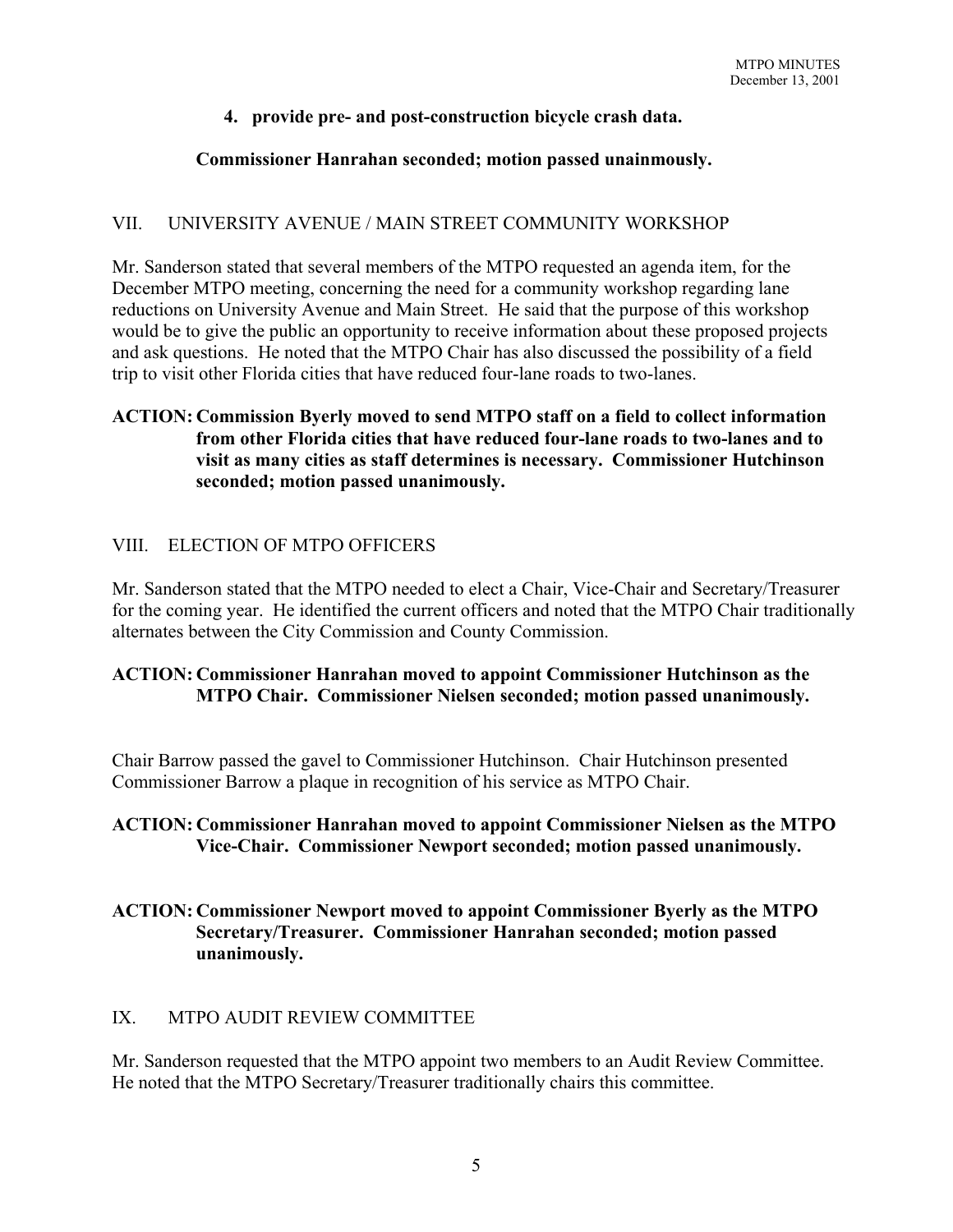- **ACTION: Commissioner Long moved to appoint Commissioner Byerly and Mayor Bussing to the MTPO Audit Review Committee and to have Commissioner Byerly serve as Committee Chair. Commissioner Hanrahan seconded; motion passed unanimously.**
- X. METROPOLITAN PLANNING ORGANIZATION ADVISORY COUNCIL (MPOAC) REPRESENTATIVE

Mr. Sanderson asked the MTPO to appoint voting and alternate representatives to the Florida MPOAC for calendar year 2002.

- **ACTION: Commissioner Nielsen moved to appoint Commissioner Hanrahan as the MTPO's voting representative. Commissioner Newport seconded; motion passed unanimously.**
- **ACTION: Commissioner Hanrahan moved to appoint Commissioner Byerly as the MTPO's alternate representative. Commissioner Newport seconded; motion passed unanimously.**

**ACTION: Commissioner Long moved to rescind the MTPO's nonparticipation policy regarding MPOAC meetings. Commissioner Hanrahan seconded; motion passed unanimously.**

# XI. TRAFFIC AND ROADWAY CONTROL SIGNAGE SUBCOMMITTEE

Mr. Dedenbach stated that the MTPO Traffic and Roadway Control Signage Subcommittee, at its October meeting, discussed the co-location of traffic and roadway signage in order to reduce the total number of signs, and related support poles, along local roadways. He said that the Subcommittee also discussed possibly locating traffic and roadway control signs on existing Gainesville Regional Utilities poles located throughout the County.

### **ACTION: Commissioner Byerly moved to:**

- **1. request that all agencies remove "center turn lane" signs in the Gainesville Metropolitan Area and insure proper striping where appropriate; and**
- **2. request that Alachua County and the City of Gainesville:**
	- **A. co-locate as many signs a possible on existing utility poles and report legal concerns, regarding sign co-location, to the MTPO;**
	- **B. co-locate "stop" and "street-name" signs during future normal maintenance activities, where feasible; and**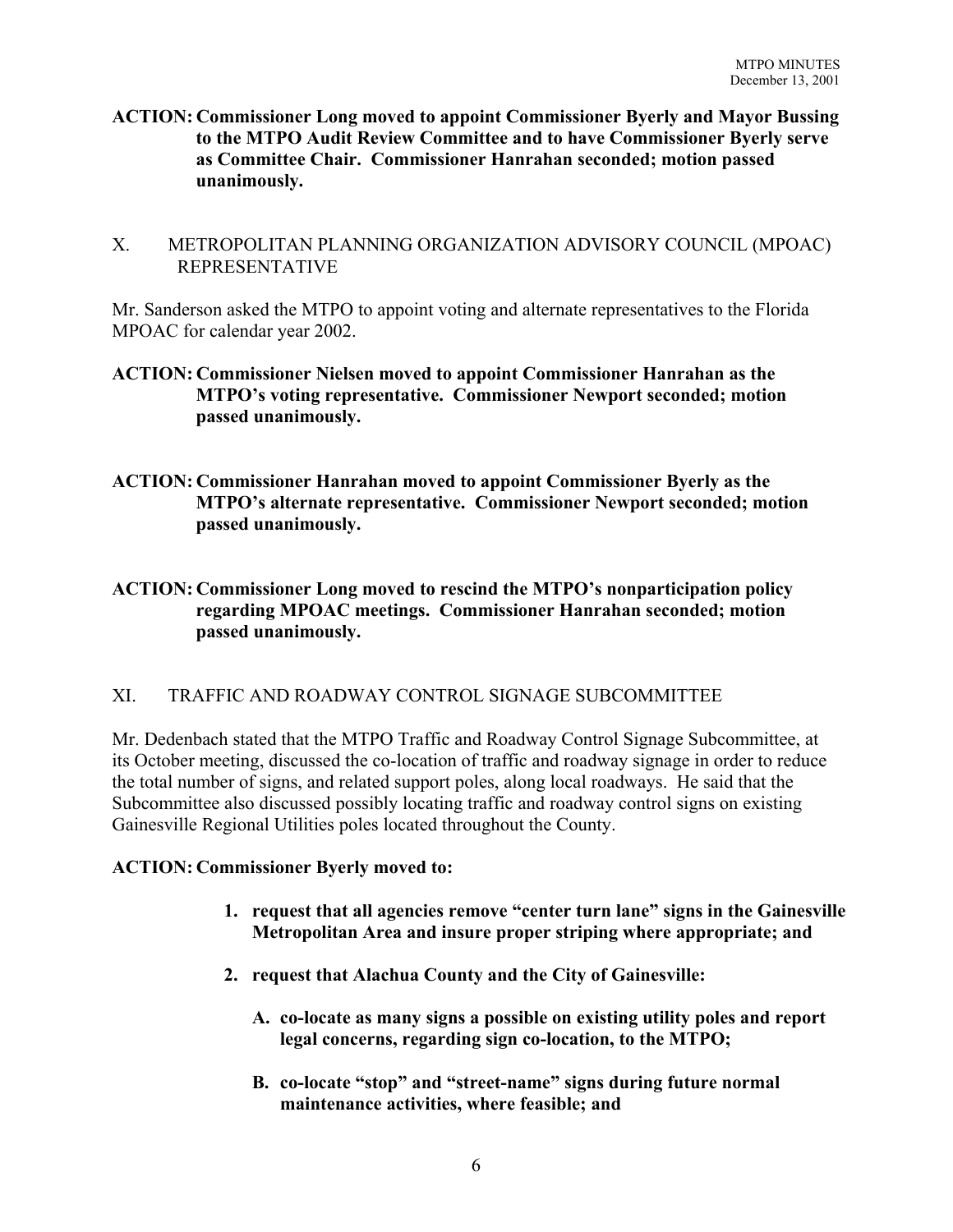- **C. consider developing a list of corridors where co-location of these signs would be appropriate; and**
- **3. include these recommendations concerning the co-location of signs and removal of "center turn lane" signs as policies in the Urban Design Policy Manual.**

**Commissioner Hanrahan seconded; motion passed unanimously.**

# **ACTION: Commissioner Nielsen moved to refer to City, County and FDOT staff the redesign of a panel sign to replace the current signs at the intersection of US 441 and University Avenue. Commissioner Byerly seconded; motion passed unanimously.**

# XII. PLAN EAST GAINESVILLE PROJECT- SUBCOMMITTEE STATUS REPORT

MTPO Plan East Gainesville Subcommittee Chair Rodney Long discussed the status of the project and answered questions.

### XIII. NEXT MTPO MEETING

Mr. Sanderson stated that the next MTPO meeting is scheduled for January 17 at 2:00 p.m. in the Jack Durrance Auditorium.

### XIV. COMMENTS

# A. MTPO MEMBER COMMENTS

A member of the MTPO commended staff for its efforts regarding the Florida Communities Grant program application.

A member of the MTPO noted the efforts of Commissioner Hanrahan and City staff in acquiring Florida Communities Grant funding.

A member of the MTPO commended City, County and MTPO staffs for their efforts on the Plan East Gainesville Project.

### B. PUBLIC COMMENTS

There were no comments from the public.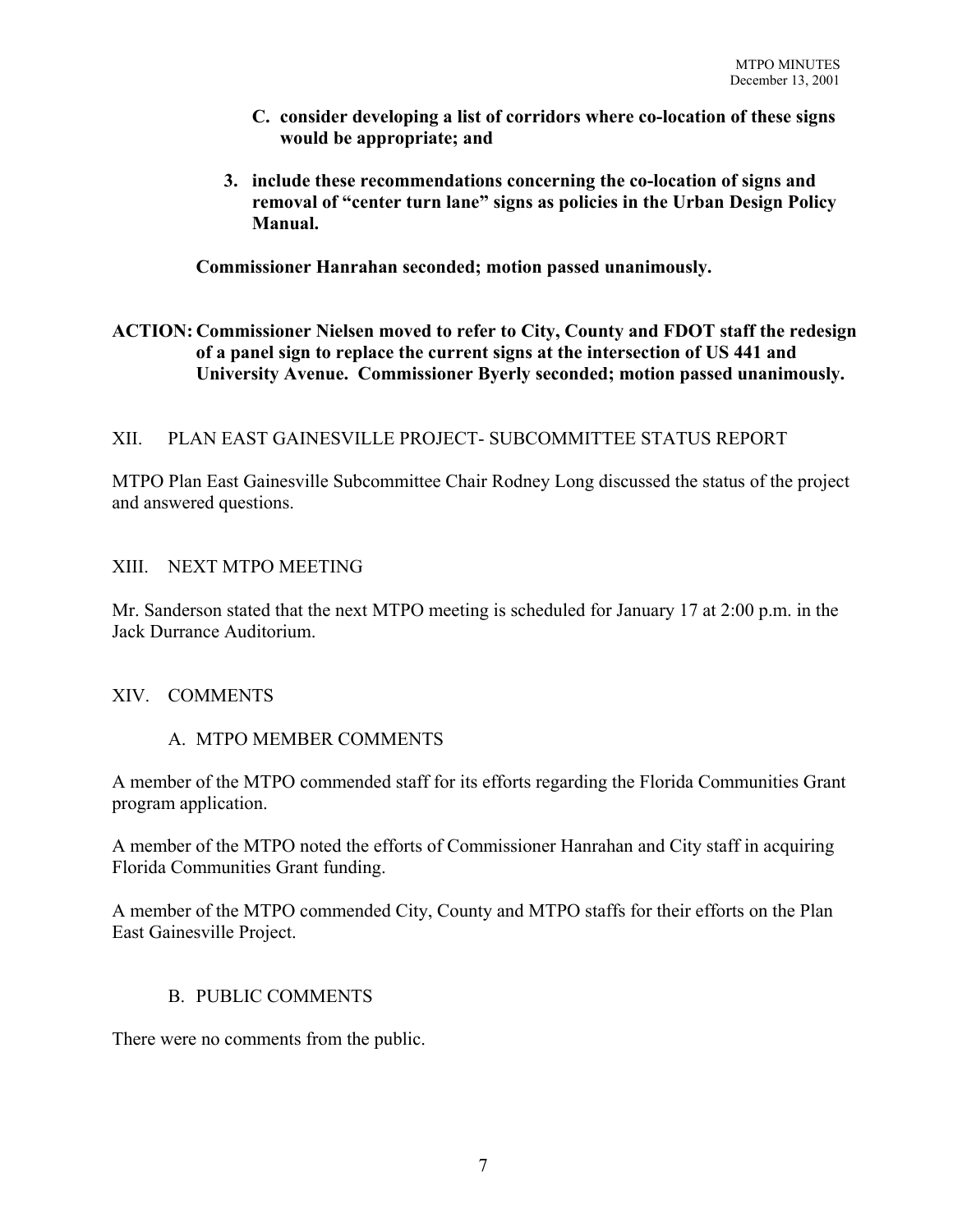# C. MTPO CHAIR'S REPORT

Chair Hutchinson stated that the MTPO had received a letter from the City of Gainesville Beautification Board regarding a review process for the placement of murals or "scenes" at various interstate highways and state roads in Gainesville and Alachua County.

**ACTION: Commissioner Hanrahan moved authorize the MTPO Chair to forward the City of Gainesville Beautification Board's letter to the Gainesville/Alachua County Art in Public Places Trust and to request its consideration and recommendation regarding a review process for the placement of murals or "scenes" at various interstate highways and state roads in Gainesville and Alachua County. Commissioner Long seconded; motion passed unanimously.**

 $\mathcal{L}_\text{max}$  , and the contribution of the contribution of the contribution of the contribution of the contribution of the contribution of the contribution of the contribution of the contribution of the contribution of t

#### ADJOURNMENT

Chair Hutchinson adjourned the meeting at 9:45 p.m.

Date Mike Byerly Secretary/Treasurer

\\Mike\Public2\em02\mtpo\minutes\dec13.wpd